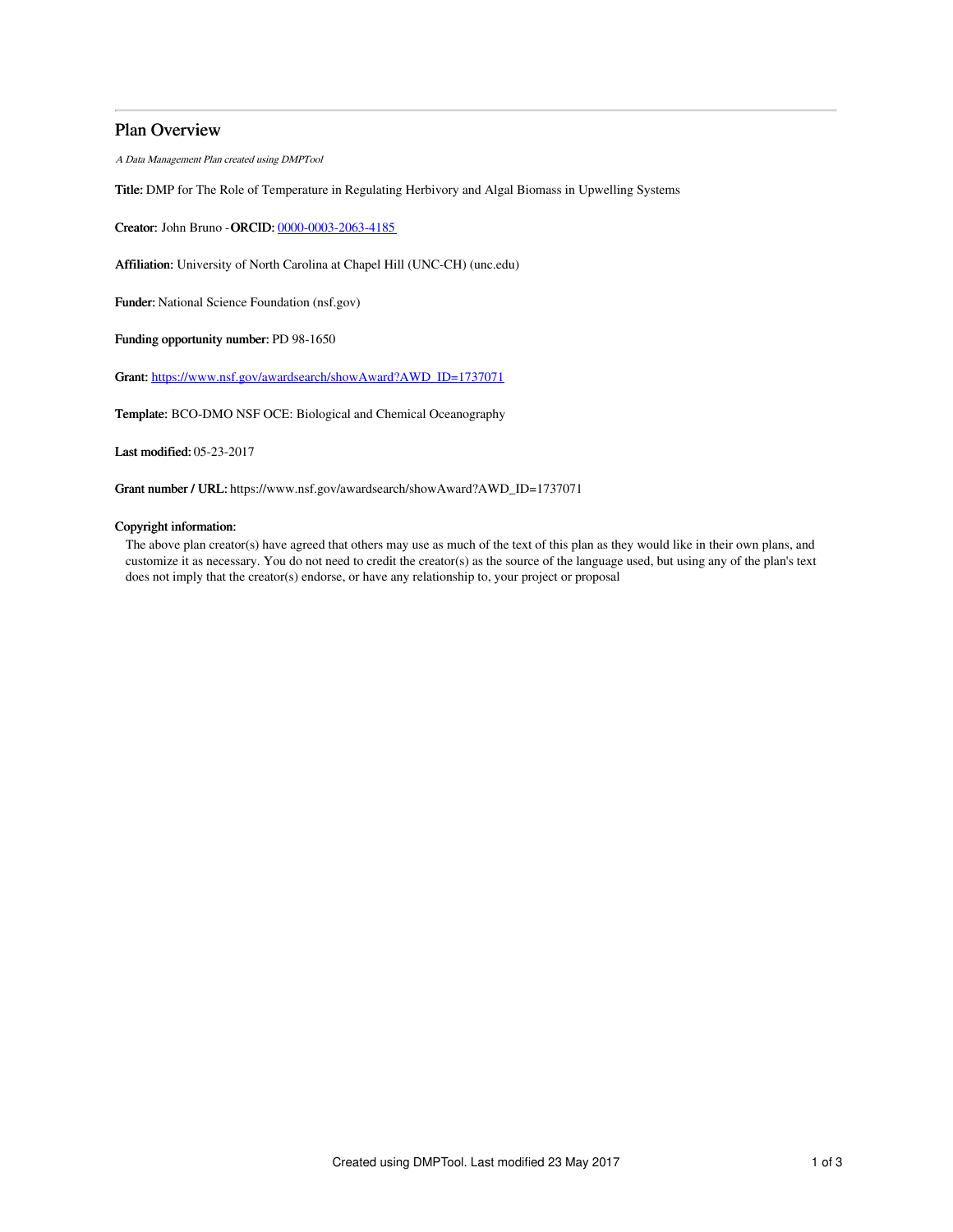# DMP for The Role of Temperature in Regulating Herbivory and Algal Biomass in Upwelling Systems

#### Data Policy Compliance

Identify any published data policies with which the project will comply, including the NSF OCE Data and Sample Policy as well as other policies that may be relevant if the project is part of a large coordinated research program (e.g. GEOTRACES).

The project investigators will comply with the data management and dissemination policies described in the NSF Award and Administration Guide (AAG, Chapter VI.D.4) and the NSF Division of Ocean Sciences Sample and Data Policy .

#### Pre-Cruise Planning

If the proposed project involves a research cruise, describe the cruise plans. (Skip this section if it is not relevant to your proposal.) Consider the following questions: (1) How will pre-cruise planning be coordinated? (e.g. email, teleconference, workshop) (2) What types of sampling instruments will be deployed on the cruise? (3) How will the cruise event log be recorded? (e.g. the Rolling Deck to Repository (R2R) event logger application, an Excel spreadsheet, or paper logs) (4) Will you prepare a cruise report?

Question not answered.

#### Description of Data Types

Provide a description of the types of data to be produced during the project. Identify the types of data, samples, physical collections, software, derived models, curriculum materials, and other materials to be produced in the course of the project. Include a description of the location of collection, collection methods and instruments, expected dates or duration of collection. If you will be using existing datasets, state this and include how you will obtain them.

The types of data that will be collected include: (1) community pattern data (e.g., abundance/cover of algae, grazers, etc. at six sites, during each of the four seasonal surveys) collected via in situ surveys, (2) temperature data (from dataloggers at each site), other environmental data including flow and nutrient concentration data, and (3) experimental data (algal biomass, urchin grazing rate and metabolism, algal metabolism, algal tissue N, primary productivity, etc.).

#### Data and Metadata Formats and Standards

Identify the formats and standards to be used for data and metadata formatting and content. Where existing standards are absent or deemed inadequate, these formats and contents should be documented along with any proposed solutions or remedies. Consider the following questions: (1) Which file formats will be used to store your data? (2) What type of contextual details (metadata) will you document and how? (3) Are there specific data or metadata standards that you will be adhering to? (4) Will you be using or creating a data dictionary, code list, or glossary? (5) What types of quality control will be used? How will data quality be assessed and flagged? All field data will be stored as xlsx files. Metadata will be prepared in accordance with BCO-DMO conventions (i.e. using the BCO-DMO metadata forms) and will include detailed descriptions of collection and analysis procedures. Metadata will include date, time, latitude, longitude, site name, field condition, and the reference page to the electronic field notebook as well as the link to the GitHub repository where all R code and outputs, used in the analysis of the data will be stored.

#### Data Storage and Access During the Project

Describe how project data will be stored, accessed, and shared among project participants during the course of the project. Consider the following: (1) How will data be shared among project participants during the data collection and analysis phases? (e.g. web page, shared network drive) (2) How/where will data be stored and backed-up? (3) If data volumes will be significant, what is the estimated total file size?

The investigators will store project data (spreadsheets, videos, ASCII files, images, field notes in txt format) on laboratory computers backed up: 1) daily using Apple Time Machine to an onsite external hard drive, 2) immediatly to the Dropbox cloud server, 3) the projects GitHub repository (https://github.com/johnfbruno/Galapagos\_NSF.git), 4) by UNC Biology Departmet's IT staff.

#### Mechanisms and Policies for Access, Sharing, Re-Use, and Re-Distribution

Describe mechanisms for data access and sharing, and describe any related policies and provisions for re-use, re-distribution, and the production of derivatives. Include provisions for appropriate protections of privacy, confidentiality, security, intellectual property, or other rights or requirements. Consider the following: (1) When will data be made publicly available and how? Identify the data repositories you plan to use to make data available. (2) Are the data sensitive in nature (e.g. endangered species concerns, potential patentability)? If so, is public access inappropriate and how will access be provided? (e.g. formal consent agreements, restricted access) (3) Will any permission restrictions (such as an embargo period) need to be placed on the data? If so, what are the reasons and what is the duration of the embargo? (4) Who holds intellectual property rights to the data and how might this affect data access? (5) Who is likely to be interested in re-using the data? What are the foreseeable re-uses of the data? All information and materials generated by this project will be disseminated in accordance with University and NSF policies. We will adhere to and promote the standards,

policies, and provisions for data and metadata submission, access, re-use, distribution, and ownership as prescribed by the BCO-DMO Terms of Use (http://www.bcodmo.org/terms-use). All data will be freely shared and made available on the PI web site http://johnfbruno.web.unc.edu/data/, via GitHub, and archived and shared through the Biological and Chemical Oceanography Data Management Office (BCO-DMO). We plan to make much of the data available immediately and all of it freely available six months after the completion of the project. There are no ethical or privacy issues concerning the content or release of the data. The data is not covered by copyright and will not be licensed. All data will be released and openly shared free of charge and there will be no restrictions on re-use and redistribution.